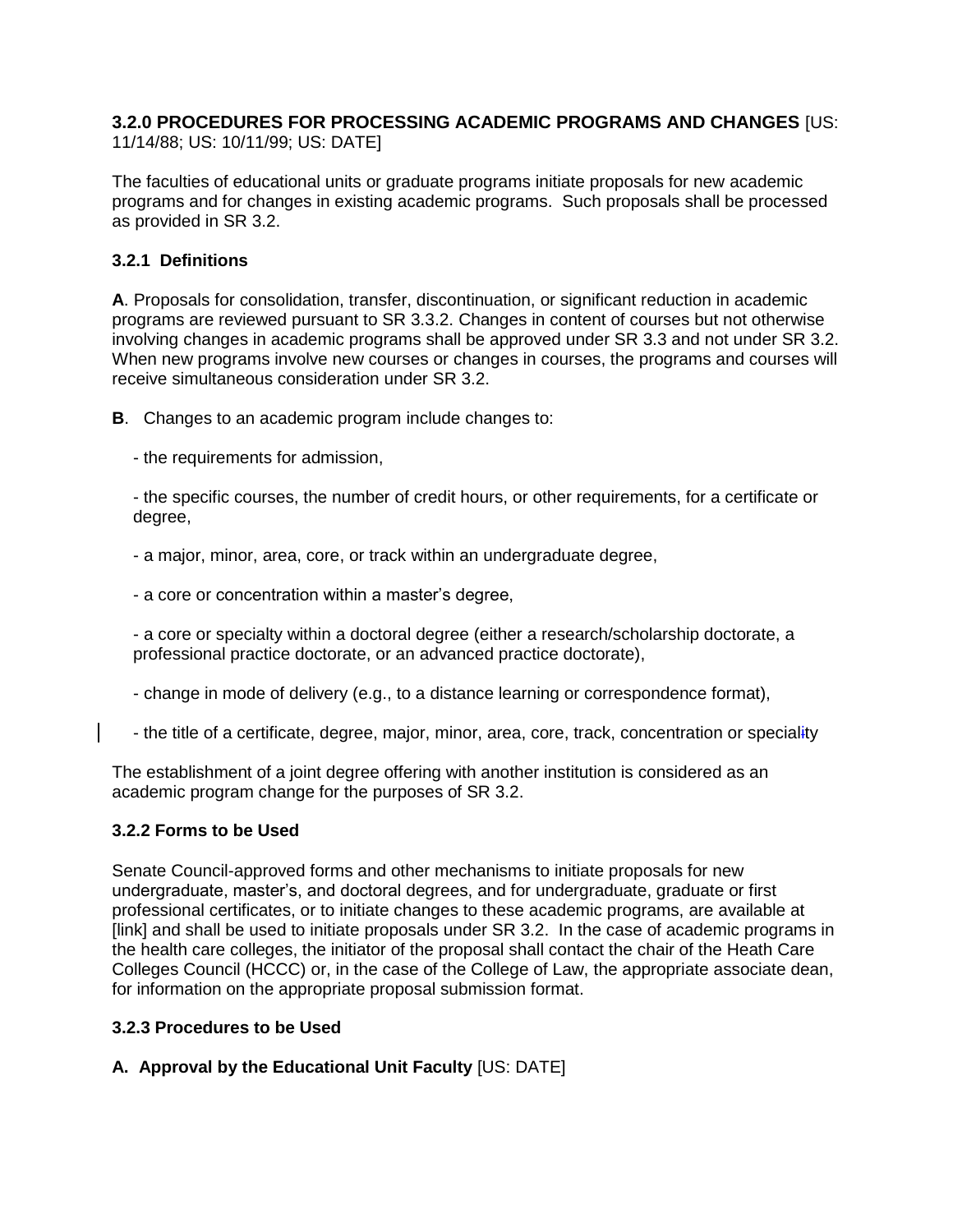**1.** The Faculty of the originating educational unit makes the decision whether to approve proposals for new academic programs or changes to academic programs (including changes to the educational unit's University Scholars program and to dual degree programs) (GR VII.A.6(b); SR 3.2.A.3, below). For the Honors Program and UK Core, the "Faculty" within the meaning of this rule is the body identified by the University Senate to perform the educational policy-making functions of the respective program. For graduate programs, "the Faculty" is the voting graduate faculty of that program (SR 3.2.A.4, below). [US: DATE – SREC note be sure to include dates of those Senate identifications]

In a manner prescribed by the College Faculty Rules, the chair/director shall forward to the College Faculty a proposal arising under SR 3.2. The chair/director's transmittal attests thereby that the proposal has been approved in accordance with the Rules of the Faculty of the originating unit. The chair(s)/director(s)may include separate opinion(s) on the academic merits and or on the administrative feasibility of the proposal.

Dual degree programs are simultaneously considered for approval by the respective unit faculties pursuant to the above procedures. One of the department chair(s)/director(s) shall forward the approved proposal to the College Faculty, or, in the case of dual degree programs that cross colleges, to the respective each College Faculty.

**2**. In cases of proposals concerning undergraduate or professional certificates or degrees, the respective College Faculty makes the decision whether to approve the proposal, in a manner pursuant to its College Rules (GR VII.A.4.(c)). The dean shall forward an approved proposal to the appropriate academic council of the Senate (SR 3.2.B), attesting thereby that the proposal has been approved in accordance with the College Faculty Rules. The dean may include a separate opinion on the academic merits of the proposal (GR VII.B.3). The dean shall include a statement of administrative feasibility. Proposals concerning degree programs, or concerning certificates that report to an office outside of a college, shall also include a statement of administrative feasibility from the Office of the Provost.

Dual degree programs are simultaneously considered for approval by the respective college faculties pursuant to the above procedures. The respective deans may include separate opinions on the academic merits on or the administrative feasibility of the proposal. One of the deans shall forward a single dual degree proposal to the appropriate academic council of the Senate.

**3**. In the case of proposals for graduate certificates or degrees, a proposal approved by the Faculty of the graduate program shall be forwarded by the Director of Graduate Studies to the dean of the college that contains the home educational unit of the graduate program. If so prescribed by the College Rules, the proposal may be reviewed by, and advisory opinion added by, faculty committees/councils of that college and by the dean of that college. That dean shall include a statement of administrative feasibility from the perspective of that college administration, and shall also include a statement of administrative feasibility from the Office of the Provost. The Director of Graduate Studies shall then forward the proposal to the Dean of the Graduate School. If the proposal is for new graduate program and is arising from faculty in an educational unit that does not already home a graduate program, then the dean of the college containing that educational unit shall perform the administrative processing roles prescribed in this paragraph for the Director of Graduate Studies.

**4. UK Core Program**. Changes in the UK Core Program need approval of only the Senate's designated UK Core committee prior to submission to the Senate Council and do not need the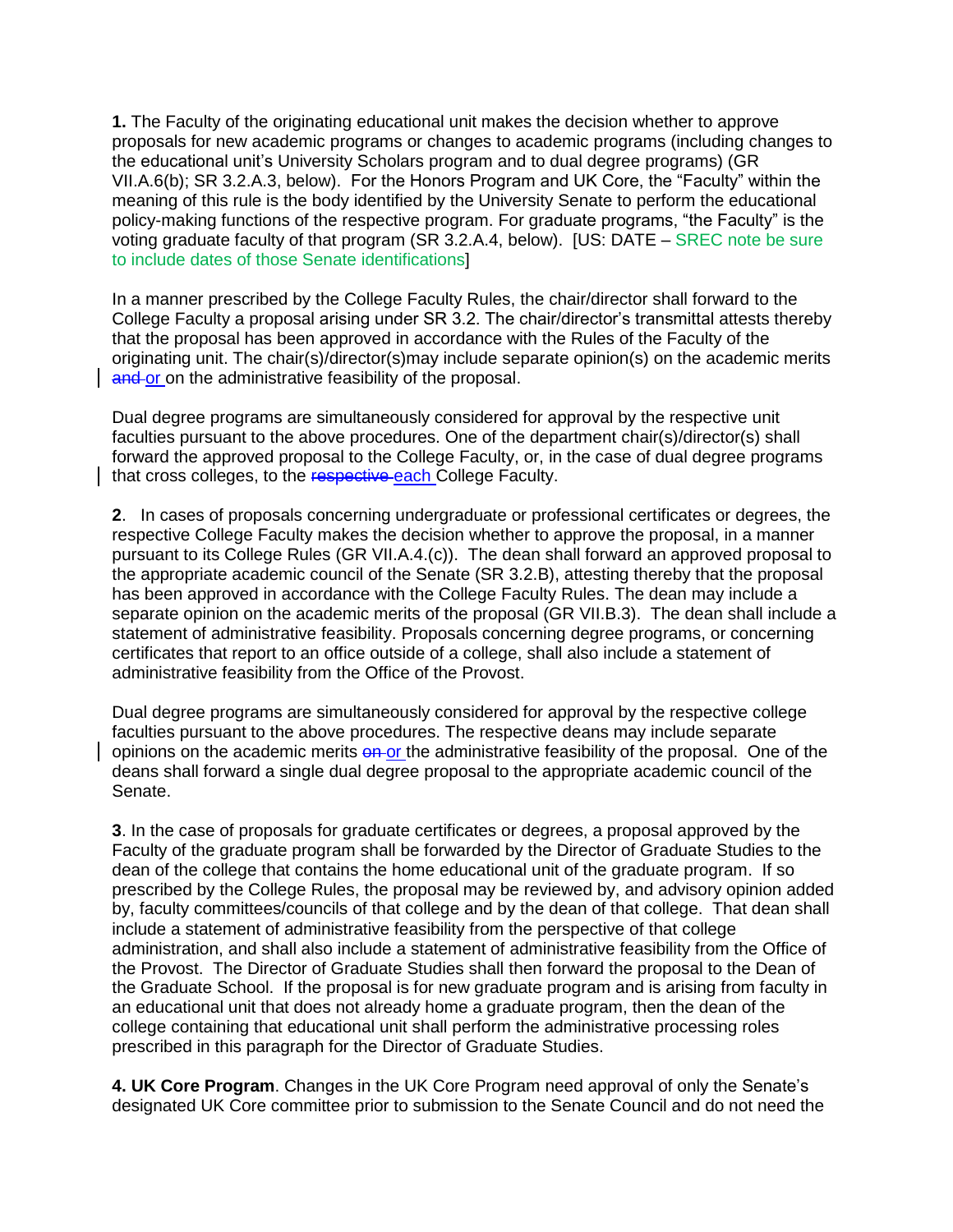approval of any other college or academic council-l. Courses offered as a part of UK Core are processed through regular procedures under SR 3.3. [US: DATE][need date of Senate designation of the UK Core committee]

#### **B. Approval by Academic Council** [US: 10/11/99; SREC: 6/8/06; [US: DATE]]

**1. Jurisdiction**. The dean shall forward the proposal to the appropriate academic council as provided in this subpart SR 3.2.B.1. Responsibility for the approval of the proposals concerning academic programs shall be vested in the appropriate academic council as follows: [US: DATE]

**(a) Health care college professional programs**. Proposals concerning either a professional certificate or a degree program in a health profession that are recommended by a health care college shall be forwarded first to the HCCC. The HCCC shall act for the University Senate to make a final decision to approved such proposals, except when the proposal requires final approval by either the Board of Trustees or the Council on Postsecondary Education, wherein such cases the chair of the HCCC shall recommend the approved proposal to the Senate Council (SR 1.3.4.C).

**(b) Other proposals arising from a health care college**. Proposals for an undergraduate certificate or degree shall be first forwarded to the HCCC if the program involves the students in health care practices. If approved by the HCCC, the chair of the HCCC shall forward the proposal concerning an undergraduate certificate or degree to the Undergraduate Council (subpart c, below). Proposals from health care colleges for graduate certificates or degrees from health care colleges are not processed by the HCCC but shall be processed as in subpart d. [US: DATE]

**(c) Undergraduate certificates and degrees**. All proposals concerning undergraduate certificate or degree programs shall be forwarded to the Undergraduate Council [US: DATE]

**(d) Graduate certificates and degrees**. All proposals concerning graduate certificates and degrees shall be forwarded to the Graduate Council. [US: DATE]

**(e) Transmittals and notifications.** New professional degrees or changes in professional degree programs in the College of Law do not require approval by an academic council and are transmitted by the dean of the College of Law directly to the Senate Council Office. If the curriculum of a professional residency or fellowship program is planned to require 18 or more credit bearing hours of Senate-approved courses this information shall be provided to the Senate Council for reporting to the Council of Postsecondary Education. [US: DATE]

**2.** Within thirty (30) days of initial receipt of the proposal, the academic council(s) will take action on the proposal or notify the college as to the status and reason for delay. The academic council will evaluate the proposal for compliance with rules and regulations, and for its academic merit. When the academic council approves a proposal, the Chair of the academic council shall forward its evaluation and recommendation to the Senate Council. If the academic council disapproves the proposal, the chair of the academic council shall notify the college. [US: DATE]

**3.** The Senate Council Office shall review proposals for new certificates or degrees for compliance with current rules and regulations. In the case of final approvals of proposals by the HCCC, the Senate Council Office shall notify the Registrar and Provost. In the cases of all other proposals, the Senate Council Office shall forward the proposals to the Senate's Academic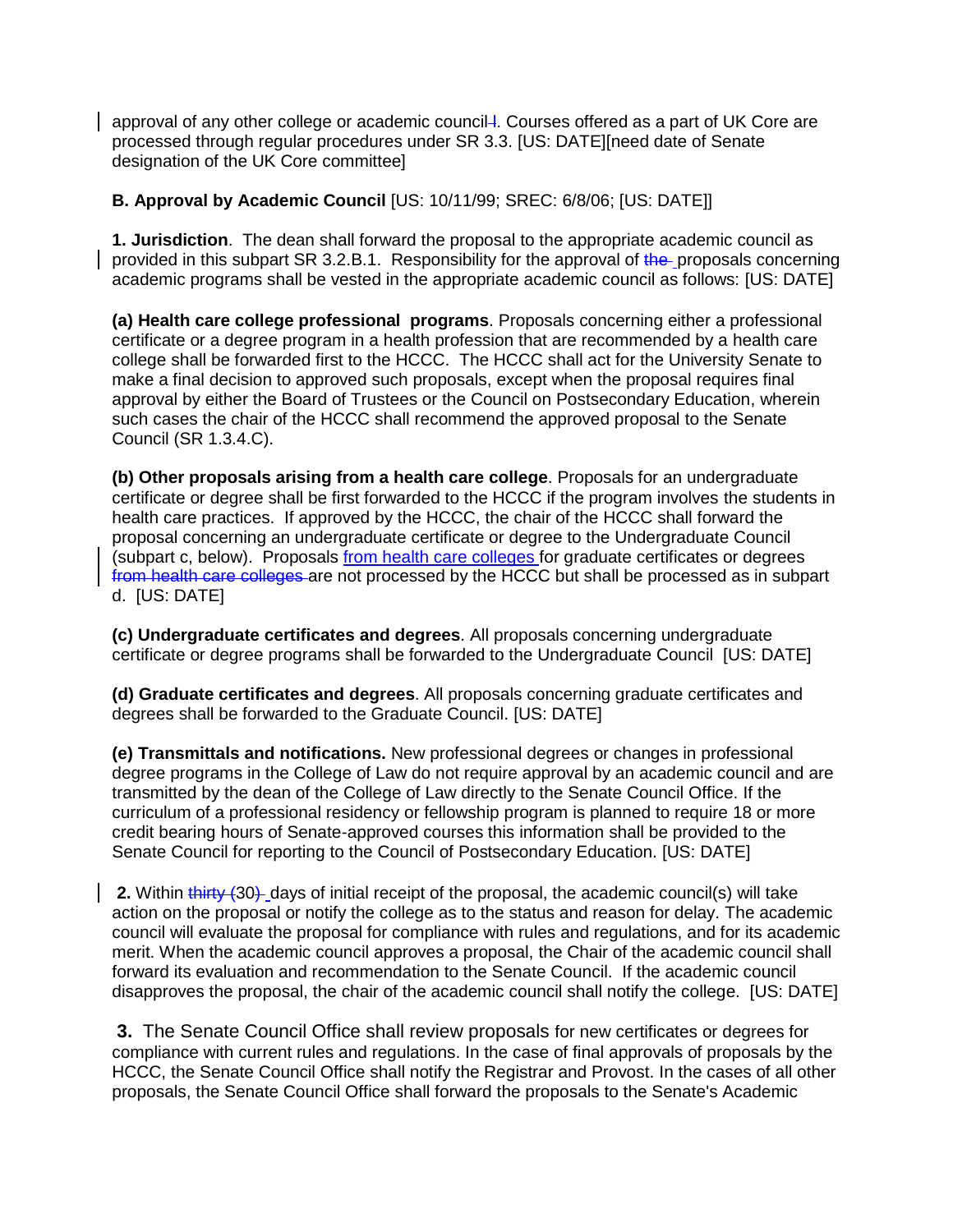Programs Committee (SAPC) for review. The SAPC shall submit its evaluation and recommendation to the Senate Council.

#### **C. Final University Approval** [US: 10/11/99; US: 2/1003 US: DATE]

#### **1. New Certificates and Degrees**

**(a)** The Senate Council shall review the proposal and take appropriate action. If the Senate Council approves the proposal for consideration by the Senate, the Senate Council shall place the proposal on the University Senate agenda for its action.

-In the case of new degree-granting academic programs, the Senate shall either (1) approve the proposal and forward it through the University Senate Chair (the President) to the Board of Trustees for final University action, including also a Senate recommendation on the organizational placement of the degree program in a particular department home educational unit and college, or (2) shall make the final University decision to disapprove and stop action on that proposal.

-In the case of establishment of a new certificate, the Senate shall either (1) make the final University decision to approve the establishment of the certificate, including a recommendation to the Provost on the organizational placement of the certificate in a particular department home educational unit and college, or (2) shall make the final decision to disapprove and stop action on that proposal.

In the case of disapproval of a proposal, the Senate Council Office shall notify the college dean that forwarded the proposal. [US: DATE]

**(b)** When a new certificate or degree has received final University approval, the Senate Council office shall notify the Provost, Registrar and other appropriate entities.

#### **2. Changes to Existing Certificates and Degrees**.

(a) **Posting.** The Senate Council Office shall post proposals to change an existing certificate or degree on the corresponding Senate web site for ten days. [US: DATE] [NOTE: Ask Senate Council about a 30 day program change posting]

**(ab) Objections**. Any University Faculty member can raise an objection to a posted proposal through a member of the University Senate. If a Senator raises an objection to the Senate Council and and the objection is not resolved, then the Senator may have the issue placed on the agenda of the next regular Senate Council meeting by having five Senators submit an objection to the Senate Council Office. If the Senate Council deems the objection has merit, then it will place the item on the Senate agenda. The Senate shall be informed about the nature of the objection by information included with the proposal packet. Formal action by the University Senate on the proposal is final Senate action. The Senate Council shall circulate reports of these decisions to the Provost, Registrar and other appropriate entities. [US: DATE]

**(bc) Final Approval**. If no objection is raised to the Senate Council Office within ten days of the posting, then the proposal is approved. The Senate Council Office will report approvals to the Provost, Registrar and other appropriate entities. [US: DATE]